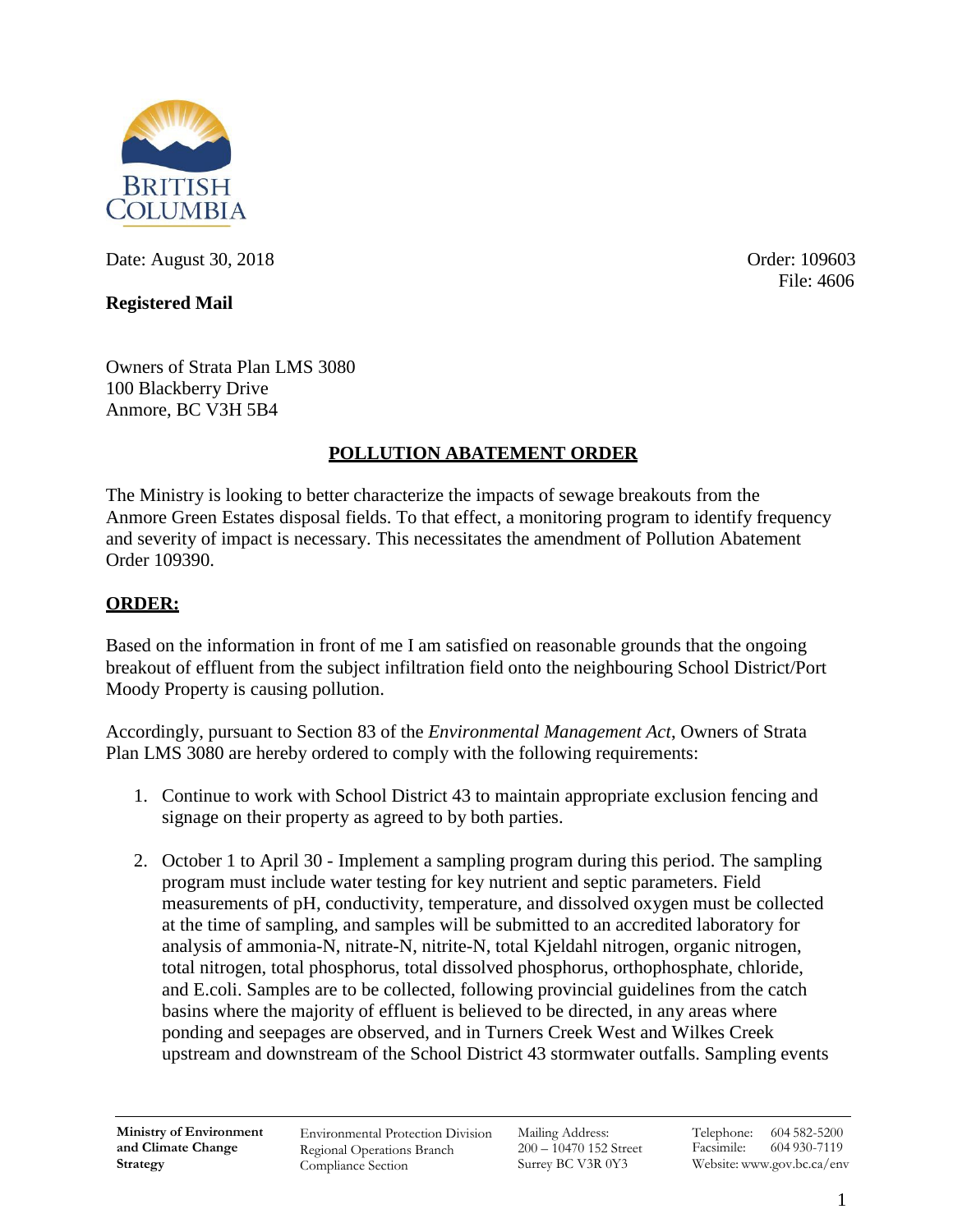will occur at least once per month. Based upon the data presented, this order may be further amended to modify the sampling protocol and frequency.

3. Submit all sampling data to the Ministry within 72 hours of receiving the results from the accredited lab for the preceding month's sampling. An email reporting the results will be sent to the Ministry once per month to: [environmentalcompliance@gov.bc.ca.](mailto:environmentalcompliance@gov.bc.ca)

This order will remain in effect until instructed otherwise in writing by the Director.

Failure to comply with the requirements of this order is a contravention of the *Environmental Management Act* and may result in legal action. I direct your attention to Section 120(10) of the *Environmental Management Act*, which reads:

"(10) A person who contravenes an order...that is given, made or imposed under this Act by a ...director...commits an offence and is liable on conviction to a fine not exceeding \$300 000 or imprisonment for not more than 6 months, or both."

Failure to comply with the requirements of this order may also result in an administrative penalty under the Administrative Penalties Regulation (*Environmental Management Act*) (B.C. Reg 133/2014) (Regulation). I direct your attention to Section 12(4) of the Regulation, which reads:

"(4) A person who fails to comply with an order under the [*Environmental Management*] Act is liable to an administrative penalty not exceeding \$40 000.

This order does not authorize entry upon, crossing over, or use for any purpose of private or crown lands or works, unless and except as authorized by the owner of such lands or works. The responsibility for obtaining such authority rests with you. It is also your responsibility to ensure that all activities are carried out with due regard for the rights of third parties, and comply with other applicable legislation that may be in force, such as municipal bylaws relating to the discharge of waste to municipal storm or sanitary sewers.

This decision may be appealed to the Environmental Appeal Board in accordance with Part 8 of the *Environmental Management Act*. An appeal must be delivered within 30 days from the date notice is given. For further information, please contact the Environmental Appeal Board at 250- 387-3464.

Environmental Protection Division Regional Operations Branch Compliance Section

Mailing Address: 200 – 10470 152 Street Surrey BC V3R 0Y3

Telephone: 604 582-5200 Facsimile: 604 930-7119 Website: [www.gov.bc.ca/env](http://www.gov.bc.ca/env)